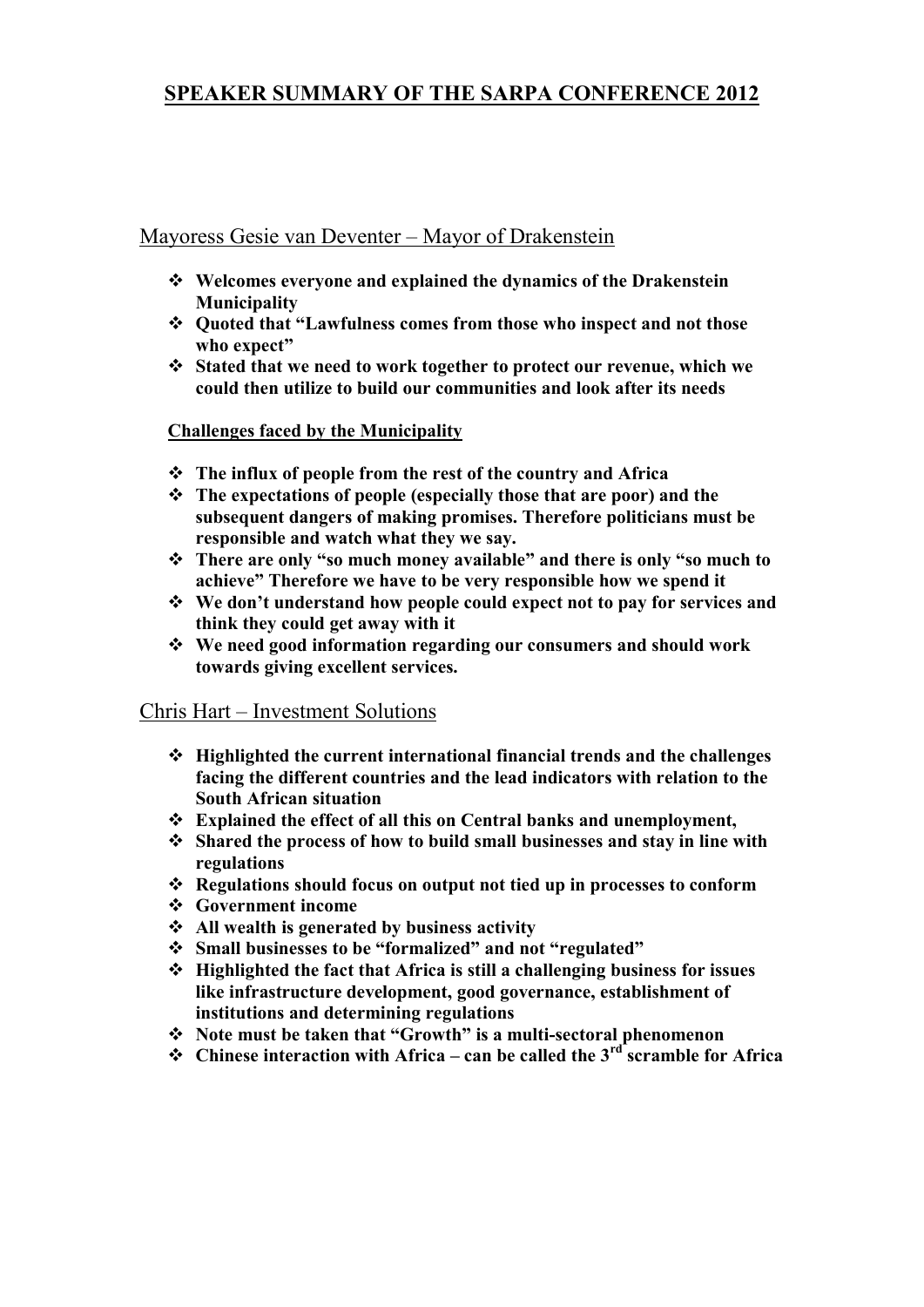# Nathi Nkwanayana – Ethekwini municipality

- **Highlighted the Metros huge increase in the number of disconnections**
- **More reconnections than ever before**
- **There has however been an improvement in the way of doing things**
- **Losses currently just over 4%.**
- **Description of the working of a "digital pen" that is currently been utilized to capture data in the field**
- **Advantages of the digital pen were discussed as follows: -**
	- **- Simple technology to utilize**
	- **- GPS recognition, operator recognition included**
	- **- Can attach photographs to report**
	- **- Real time reporting**
	- **- Archive**

# Michael Rhode – Drakenstein Municipality

- **Defined the concepts of revenue protection and smart grids**
- **Explained the "Smart Grid Merger"**
- **Gave an overview of the history regarding Revenue Protection Strategies focusing on conventional, prepaid and split metering, as well as automated meter reading systems (AMR) and smart meters**
- **Explained how the introduction of new Laws will impact on smart metering**
- **Highlighted the "Lessons learned"**
- **Explained Smart meter actions and issues**
- **Said that we need to "Jack up" internal controls**

Marius Loggenberg - SPASA

- **Explained the mitigation of theft and corruption**
- **Gave Crime stats re corruption**
- **Asked "Who is stealing and why?"**
- **Felt that the remedy would be to deliver excellent service, ensure good governance and implement AMI**
- **Said that excellent service delivery is all about "knowing your customers" as well as: - Excellent Debt Management**
	- **Reliable Communication**
		- **Demand Management**
		- **Managing an option for changing over to pre-paid**
		- **Establishing an Operation Center**
		- **Real time Asset Management**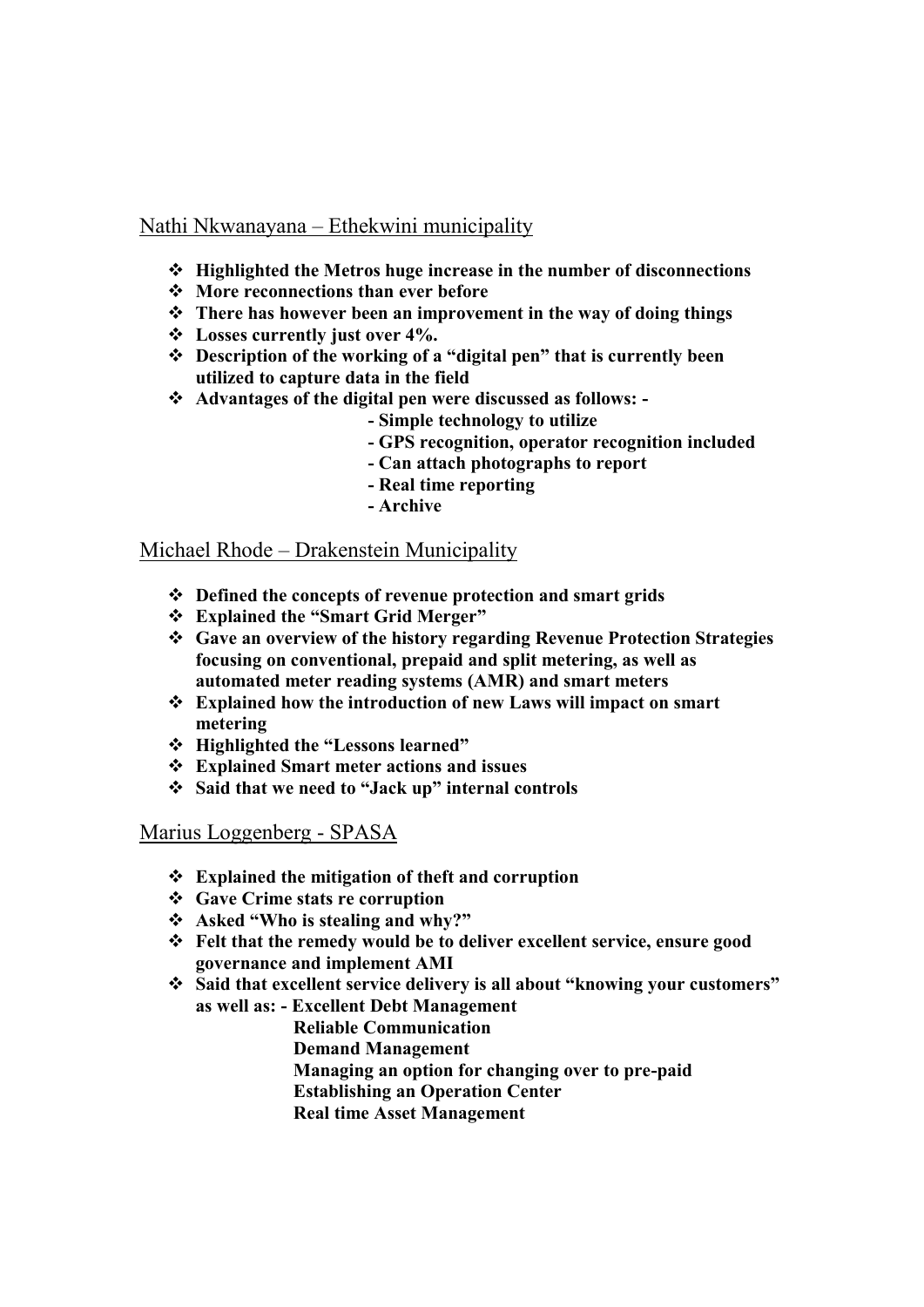#### Maboe Maphaka –Eskom

- **Highlighted Energy loss management in Eskom**
- **Asked the question "Who is stealing?"**
- **Explained the safety element involved in illegal actions and overloads of the grid**
- **Explained how this element impedes the electrification program**
- **Need is there to manage energy losses effectively – very successful in some ways, but it is not sustainable**
- **We should unite in fight against electricity theft**
- **Launch a National campaign**
- **Progress - Partnerships formed through operation Khanyisa**
- **Awareness Campaign**
- **Embarked on a Social Mobilization - talent shows / farmers / enforcement**
- **Compiled a "First responder guide"**
- **Developed a "Guide to the Prosecution of Electricity Theft in SA"**
- **Reporting campaign re electricity thefts (call centers / toll free no)**
- **Showed so Outdoor campaign billboards**
- **Website developed and launched**
- **Challenge – getting more role-players and schools involved**

#### Brian Young - IMFO

- **Explained how to Effectively recover lost revenue**
- **Explained the components of credit control**
- **Highlighted the role the Council should play**
- **Made some good remarks about "loyalty"**
- **Billing and collection processes to be done timeously**
- **Explained the duties of communities, ratepayers and residents**
- **Highlighted the duties of Ward Councilors – assit with implementation**
- **Service tariffs – Need political buy in and sufficient systems in place**

#### Itzick Michaeli

- **Thanked SARPA on behalf of IURPA for attending the International Conference in New Orleans and the presentation**
- **Highlighted Israel Electrical revenue losses and explained the project underway to subsequently minimize losses**
- **Hike in prices caused a growing tendency for "free electricity" (stealing)**
- **Showed some examples of tampering**
- **New connections increasing - houses built without permits**
- **Lack of reinforcements for Revenue Protection units**
- **Smart metering implementation issues explained**
- **"Incentives program" frozen by Management**
- **Electricity theft used to grow cannabis**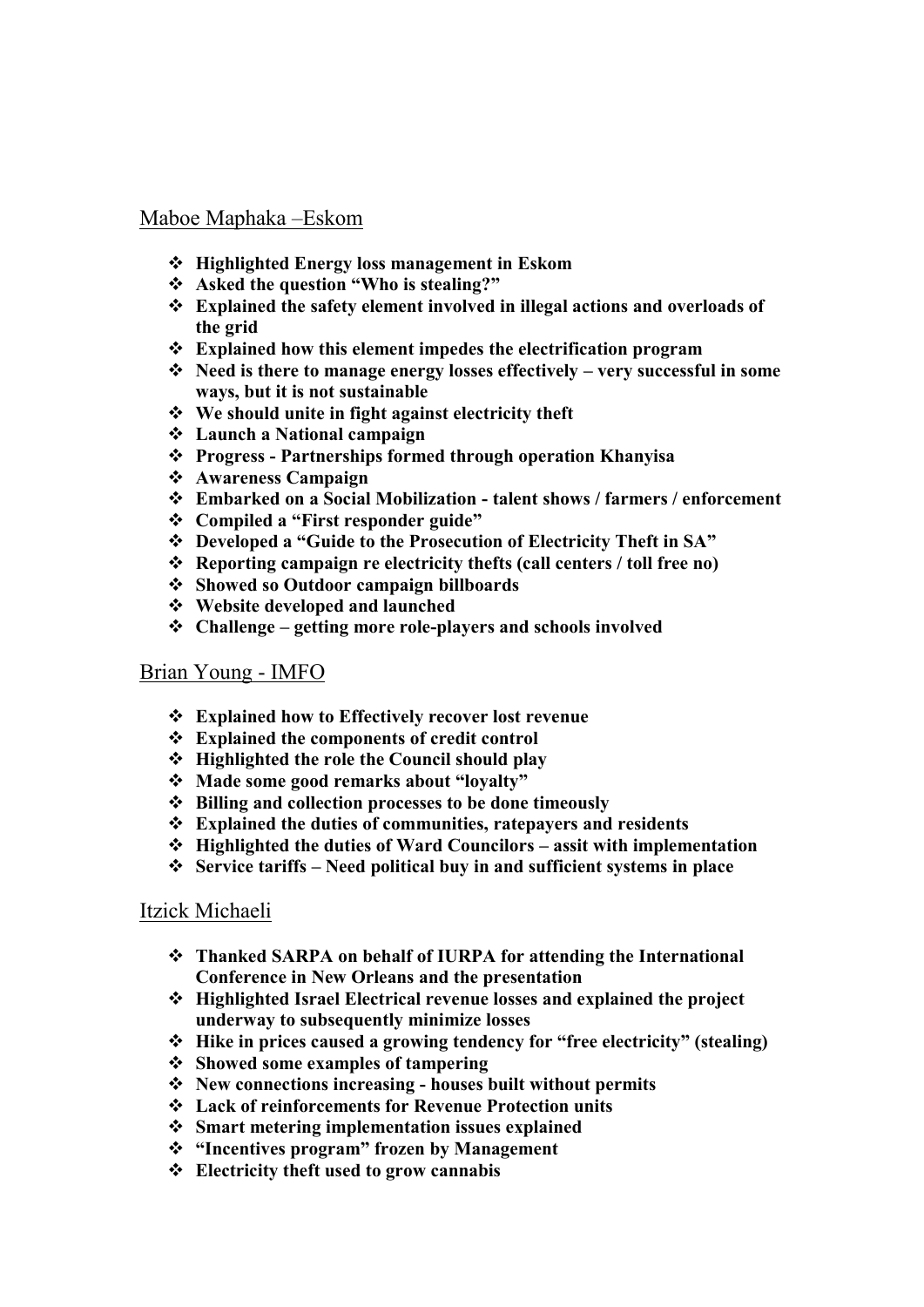# JH Gotze – Motla Engineering

- **Defining the M3 process which includes meter reading / audits /credit control and revenue management**
- **Explained the Requirements: -**
	- **Need to manage the data collectors**
	- **Need to "real time" Management**
	- **Need Spatial Management**
	- **Need Photos of issues identified**

# Adv Andre Maas

- **Said we need to enhance our revenue with the bigger picture in mind**
- **Explained the "Two Methods"**
	- **Popular payment rate method**
	- **Less used payment period method**
- **International debt increasing in relation to income growth - is not good**
- **If you implement the right processes, you can write off your debt**
- **Mosselbay rated the best Municipality in the country**

#### Eric Saayman

- **Highlighted the Drivers – Energy prices will keep on increasing**
- **Said that there will be large volumes of data available** 
	- **It could be difficult to get an overall picture**
		- **One should summarize the data - for easy interpretation**
- **Opportunities** 
	- **Maximize the availability of information**
	- **Ability to utilize advantages / new technology**
- **Highlighted process of "from Revenue Protection to Revenue Assurance"**
- **Key features – Web based user interface it must be clear and flexible**
- **Explained the "business intelligence dashboard" – fast, cost saving model**
- **Energy balancing principle also explained**

# John Kabalin - Touchwork

- **Highlighted "Mobile Phones Sales and features"**
- **Said that cell phones can be used to make every employee the eyes and ears of the utility**
- **This will result in real time alerts for tampering and sealing**
- **Reporting from cell phones eliminates expensive hand-helds**
- **It is seen as an easy and cost effective method of recording data**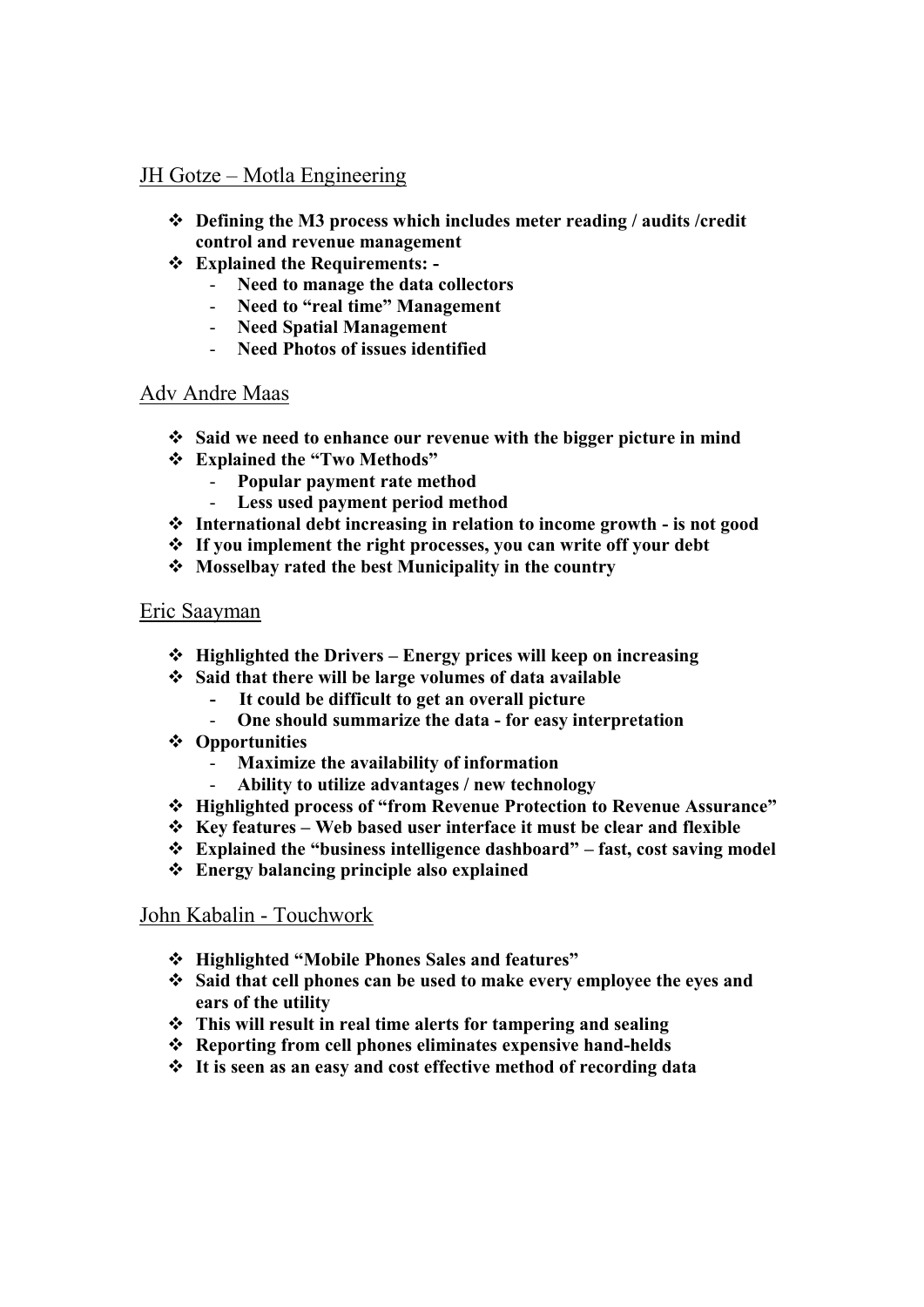# Dewald Smith - UMS

- **Change of approach – not only focus on arrears collection anymore**
- **Explained the importance of data assessment and financial profiling**
- **Highlighted the concept of "Stand data verification"**
- **Presented a case study at Mogale City**
- **Said that one should determine "who could pay and who could not"**
- **Explained the advantages to local Municipalities to implement these concepts**

#### Jan Olwagen – Util Labs

- **Asked the question re "what is driving the evolution of smart grids?"**
- **Highlighted the Power Utility Challenges**
- **Said we should focus specifically on Energy Balancing and Revenue Protection processes**
- **Explained "Energy loss detection vs. Revenue loss detection"**
- **Highlighted the 3 pillars of energy balancing**
	- **Time based measurements /**
	- **Network topology**
	- **Data storing and analysis**

#### Harold Hayes – Landis  $+$  Gyr

- **Highlighted the Global evolution to smart grids**
- **Said that Smart metering is not just a meter – it is a solution**
- **Explained "System architecture", "regulated market" and "future proof"**
- **Analyzed Standards and regulation issues**
- **Highlighted the Smart metering evolution process**
- **Highlighted the importance of "System security", in order to protect consumer and the Utility**
- **Explained the importance of evaluating best partnerships for a long-term solution**

# Tony Coetzer – ICS

- **Highlighted the importance of "Water Management"**
- **Explained the Challenges facing South Africa, as well as catchment areas and climate changes**
- **Said that Utilities lack the infrastructure to deal with such issues**
- **Explained pollution in its different forms and focused on the negative effects of such issues**
- **Explained the problems related to "Acid Mine drainage"**
- **Highlighted the problems with relation to "Revenue Recovery processes"**
- **The importance of Public Awareness Campaigns was explained**
- **Said with regard to Water saving practices – "You can do it!**